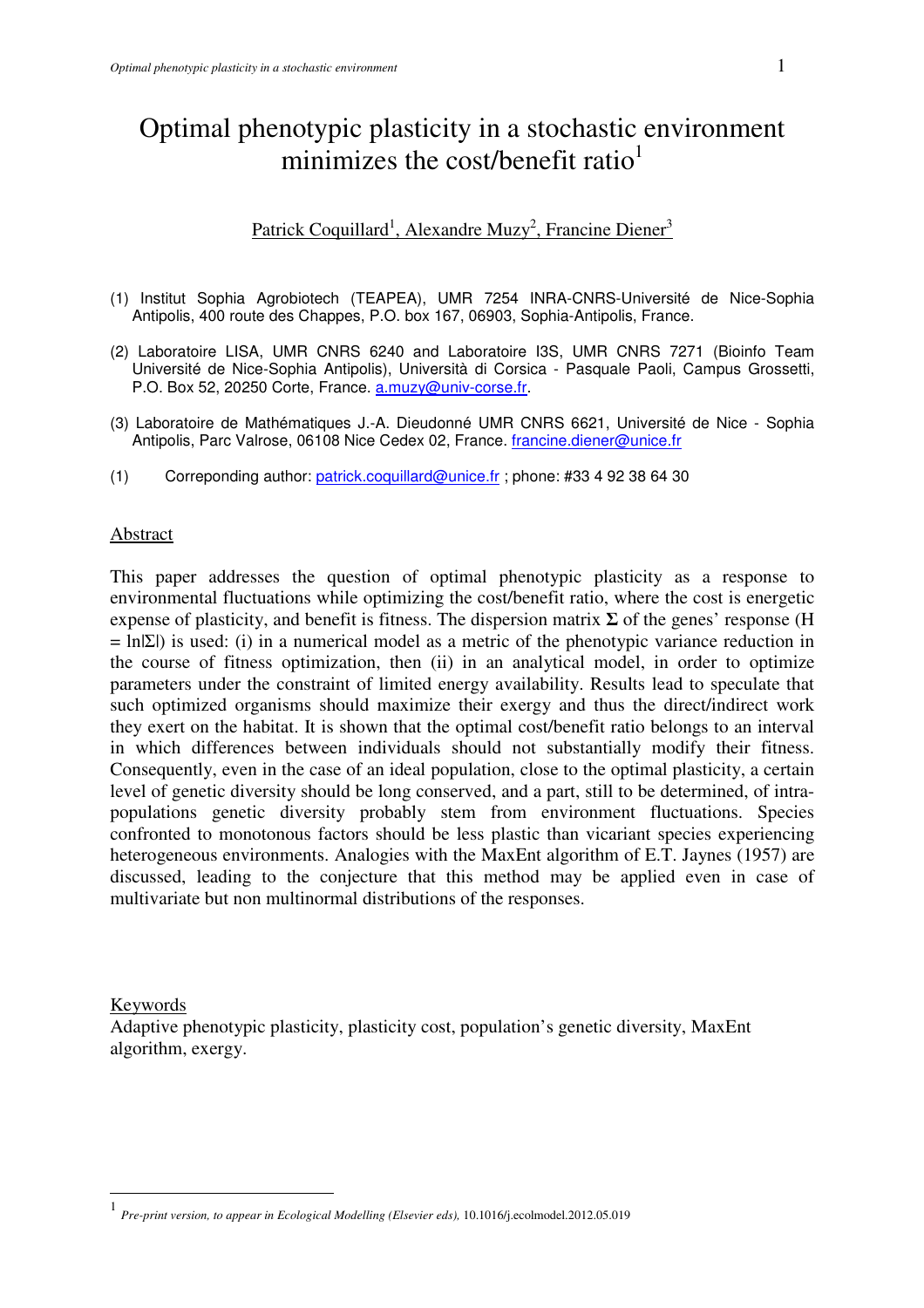# **1. Introduction**

Phenotypic plasticity is a general and common feature, probably shared by most organisms. This concept refers to the ability of genetically identical organisms to change their phenotype in response to environmental changes in space and time. These changes are favoured because they reduce the fitness variance from generation to generation. As a matter of fact, the phenotypic plasticity enables individuals of a population to colonize various ecological systems, to extend the geographical area of the species and thus to reduce its probability of extinction. For instance, a plant grown in a sunny habitat will exhibit broader leaves and a shorter stem than a genetically identical plant grown in a shadowed place. This physiological effect, called etiolation, is an adaptive response to a particular state of the environment, *i.e*., the quality and the intensity of light the plant receives. Etiolation allows the plant shadowed by neighbours competing with them in the struggle for light and to survive in spite of unfavourable conditions.

Environmental changes do not only affect permanently the phenotype produced by the genotype such as morphological and/or life-history traits. They can also induce several reversible variations of the phenotype (non permanent effects) throughout the life of individuals (Lynch and Jones, 1998). Non permanent effects were particularly studied by behavioural ecologists and many studies were focused upon the fact that organisms can adaptively adjust their behaviour to the environmental heterogeneity during their lifetime.

The empirical concept of reaction norm (RN) is usually defined as "the set of phenotypes [including behavioural phenotypes (A/N)] that a single genotype produces in a given set of environments. Genotypes or individuals show phenotypic plasticity if their RN is nonhorizontal" (Dingemanse et al., 2009). As shown in fig. 1, RN elevation and slope (plasticity) can vary among genotypes, and it turns out that some species are more plastic than others when confronted with environmental changes (Via et al., 1995; DeWitt et al., 1998). In addition, some genes can considerably vary in their expression level, while others are more or less constant. These differences probably depend on the functions of the genes.



**Figure 1**. Phenotypic plasticity and fitness. (a). Phenotypic plasticity can be described as the amount of change across environmental states. The set of parameters (a vector) of a polynomial regression (dotted line) is used to describe the reaction norm (RN). The horizontal RN depicts a null plasticity (from Via *et al*. 1995 (modified)). (b). The relationship between phenotypic values and fitness shows the limits of plasticity in regard to one environment. A given genotype makes a phenotypic error if its mean phenotype differs from the optimum. The cost of such an error is the difference between the expected fitness and the optimal fitness (from DeWitt *et al*. 1998 (modified)).

The benefit of adaptive plasticity is that organisms can match across more states of the environment in comparison to organisms able to produce a single phenotype only. Currently, it is advocated by several authors that the most plastic phenotypes are harboured by organisms competing in heterogeneous environments relatively to those living in homogenous environments (Ellers and Van Alphen, 1997; Van Kleunen and Fisher, 2005; Weinig, 2000; Snell-Rood et al., 2010).

It is now clear that adaptive phenotypic alters a variety of interactions between individuals and their environment through life-traits and/or behaviour : indirect interactions in multi-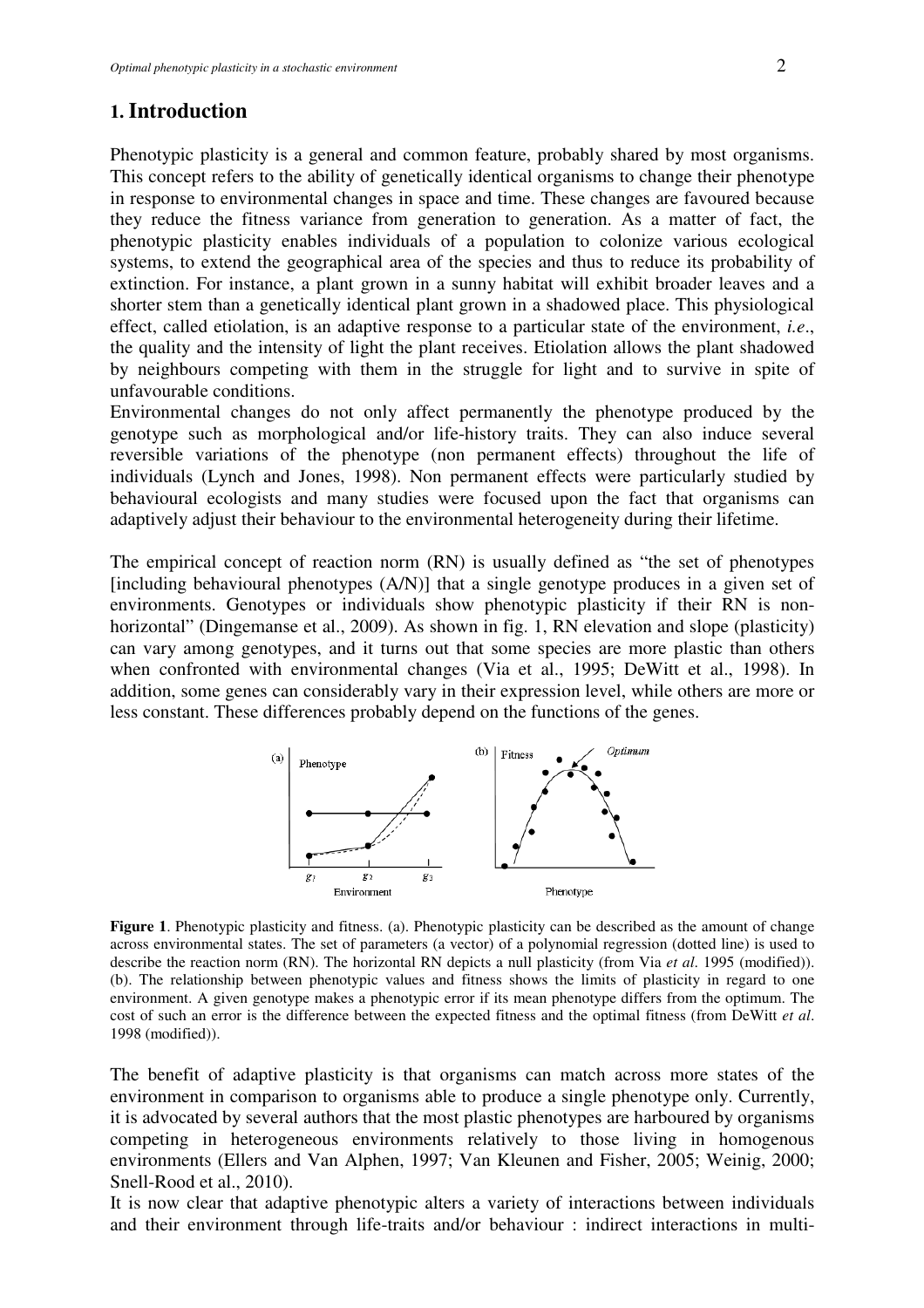species assemblages, direct interactions between species such as inducible defences/offenses (Miner et al., 2005; Ramos-Jiliberto, 2003; Ramos-Jiliberto et al., 2008) and niche construction (Donohue, 2005). Because phenotypic plasticity is able to modify such interactions, it ultimately affects ecological processes, such as population stability, trophic relationships, population dynamics, species coexistence within communities and biodiversity (Mouritsen and Poulin, 2005). Lastly, studies demonstrated that plasticity can promote stability and health of ecological systems experiencing environment fluctuations (Miner et al., 2005 and references therein).

However, organisms able to exhibit a perfect plasticity are unlikely to exist. Such perfect organisms should produce the best phenotype in every condition of the environment. Indeed, most of organisms fail to produce the exact optimal phenotype for various reasons: inability to produce it (due to evolution constraints), inability to get reliable cues on the state of the environment and inability to pay the plasticity cost (Auld et al., 2010). Energetic cost is a constraint which limits the evolution and the development of plasticity. In this respect, DeWitt *et al*. (1998) have listed a set of five main potential costs of phenotypic plasticity. Among them, these authors emphasize the "production cost", which should be considered only if the cost of production by plastic genomes exceeds those for fixed genotypes producing the same phenotype. This means that the variance associated to the average genome expression has an energetic price. The wider the variance, the higher the cost. However, the true nature of the undeniable cost of plasticity is still somewhat obscure and remains an open discussion.

In this paper, we focus on the estimation of the best cost/benefit ratio of plasticity in the context of fluctuant (stochastic) environments. Since the energetic cost paid is positively correlated to the variance of the response to environmental fluctuations, the arising question is: what is the optimal variance of a phenotype undergoing a fluctuating environment which minimizes the cost/benefit ratio?

First, we study the results obtained through the simulations of a model. Three genes are involved in a single phenotypic response driving the behaviour of a virtual wasp, which aims at maximising – by mean of a genetic algorithm – its progeny when confronted to a fluctuating environment. We find that in the course of the optimisation process, according to theoretical works in the domain, the logarithm of the determinant of the dispersion matrix of the three genes is an indicator of the convergence. Second, we build an analytical model of three genes having analogies with the previous one. This model is an attempt of generalizing the previous empirical approach. The optimal response (i.e. the minimisation of the cost/score ratio) is then found using the Lagrange's constrained optimization method, on the basis of a conjecture we made about the energy available and the covariance matrix of the 3 genes response. The analysis of the simulation results inductively corroborates the modelling assumptions of the analytical model and constitutes a qualitative cross validation of both models.

On one hand, results concern some important conjectures already formulated by several authors about the origin of genetic diversity and phenotypic plasticity in various contexts. On the other hand, we argue that the method we used has some analogies with the MaxEnt algorithm (Jaynes, 1957a, 1957b) applied to a multidimensional system and likely provide an estimator of the maximum exergy the system can own in a specific context. However, it does not constitute a rigorous application of E.T Jaynes' method, but rather a transposition of his ideas and some mathematical developments are still in course in order to identify theoretical underpinnings.

# **2. Numerical model**

## **2.1. Model description**

## *2.1.1. Animal behaviour*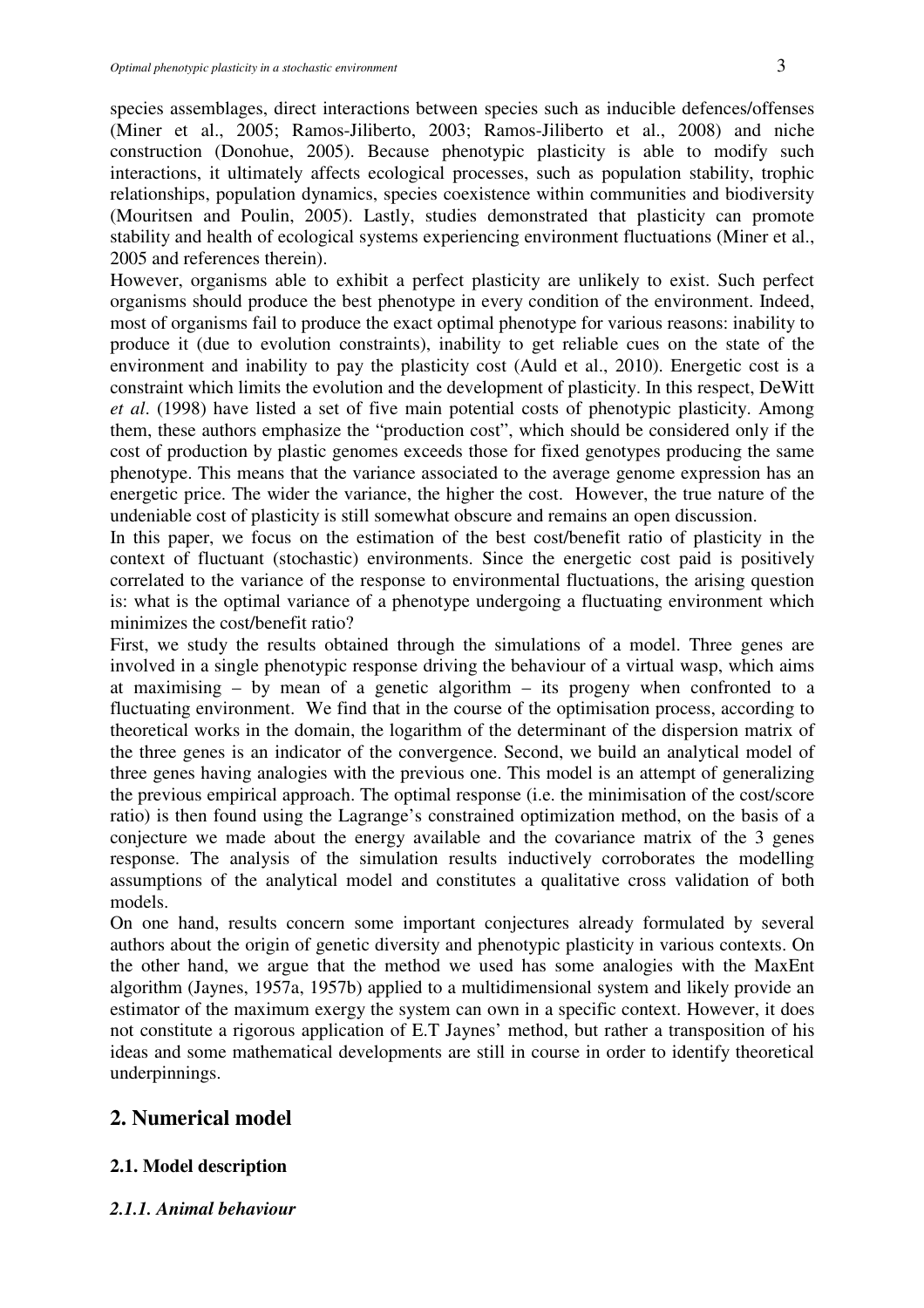The model refers to the foraging behaviour of a parasitoid<sup>2</sup> insect (a small wasp). Some details of the algorithm are indicated in Fig. SD1. The model has been conceived as simple and neutral as possible. It is noteworthy that *we did not aim at reproducing the behaviour and particular traits of a particular species* but rather some general traits of thelytokous (*i.e.*, without sexual reproduction), solitary (*i.e.*, laying only one egg per host) and synovigenic females of parasitoid insects whose plasticity is likely a key factor of survival and fitness in fluctuant environments. It is based on the existence of a well documented trade-off between survival and reproduction resulting from competitive allocation of resources to either somatic maintenance or egg production. In synovigenic species females have the ability to mature eggs throughout their life. A dynamic control of egg load enables animals to retain some flexibility during the adult life and to minimize the risk of experiencing time or egg limitation. For simplification, we considered the case of female wasps that have an instantaneous vitellogenic activity. In addition, animals do not feed during the oviposition stage. Consequently, young females start their life with a limited amount of reserves.

At initialization, a new wasp is instantiated. Immediately after the wasp has emerged, the animal (a female) has the task to lay its eggs. To achieve this task, the female has to forage within an environment in which the resource (hosts) it is looking for (*e.g.* eggs from another species) is aggregated into many patches dispersed within an area. The behaviour of the wasp consists in both finding patches and attacking the greatest possible number of hosts. When a wasp encounters a patch of hosts, the cumulative number of hosts it attacks  $(N_t)$  obeys to a saturation function of time *t*, admitting as parameter the initial number of hosts within the patch  $(N_0)$ :

 $N_t = N_0(1 - \exp(-\alpha t)),$  (1) where  $\alpha$  is a parameter.

Thus, the velocity for attacking hosts decreases in time, following a negative exponential function. According to the Marginal Value Theorem (Charnov, 1976), when its velocity has reached the average velocity calculated on the basis of the average environment richness, the wasp leaves the patch and tries to find a new one. Such an optimal patch-leaving policy was adopted since the goal of the model was to look for optimal reproductive strategies, and because most foraging animals, especially insect parasitoids, are usually behaving in good qualitative agreement with the theorem. The cycle "foraging for hosts on patches and travelling between patches" is repeated until the wasp has reached the end of its life or has exhausted its potential fecundity.

## *2.2.2. Plasticity.*

 $\overline{a}$ 

Three processes driving the wasp behaviour are here represented by three real values coded on 32 bit-structures called genes. The wasp starts its life at an initial position along a linear trade-off (coded by gene *G1*) between its lifespan and its fecundity (fig. 2). Max lifetime and max fecundity are arbitrary fixed to 1000. Using different (realistic) values would lead to a change in scale without affecting qualitatively the results obtained. The animal is able to change its reproductive strategy throughout its life through gene *G2*, which defines the limits of its plasticity. The cost linearly reduces both fecundity and lifespan of the animal by means of a linear relationship with the value of *G2*. The wider is *G2*, the heavier will be the cost (in energy). The appropriateness of a non-symmetric plasticity cost was examined, but we decided to implement a symmetric cost so that the effects on the two characteristics are of the same order of magnitude and can be directly compared. In addition, the wasp can move within the range thanks to gene *G3*, which is a parameter of a linear estimator (McNamara and Houston, 1987), evaluated as follows:

 $2<sup>2</sup>$ An organism that lives at the expense of another (its host), impedes its growth and eventually kills it. Insect parasitoids, which are often very tiny, attack a single organism (plant or animal), from which they derive everything they need for their own growth and reproduction. One way a parasitoid does this is by laying its eggs in the body or eggs of the host insect (after Canadian Forest Service glossary).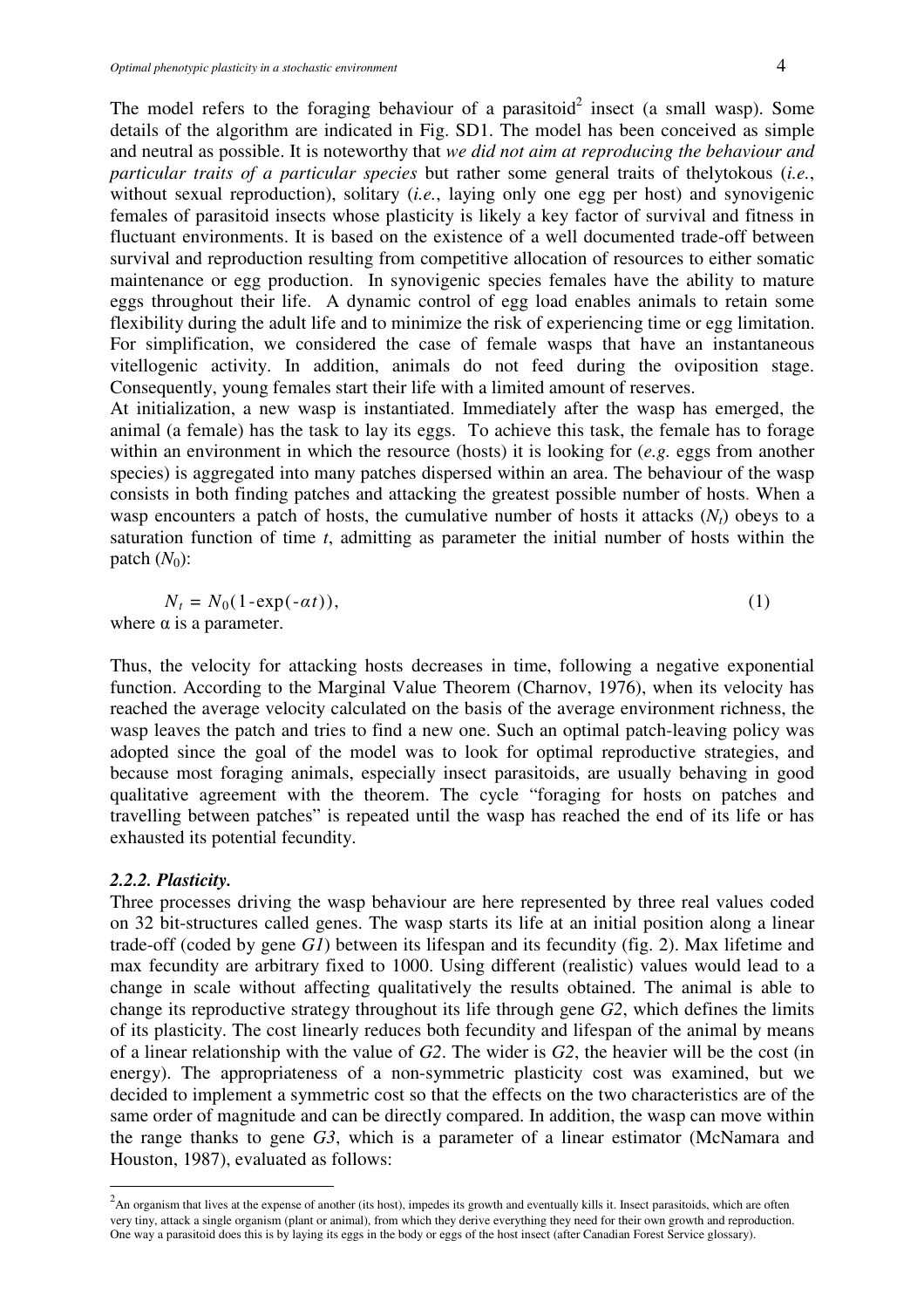$$
\mu_i = \lambda_i G_3 + (1 - G_3)\mu_{i-1}
$$

The animal has an initial estimate of the encounter rate of  $\mu_0$  that was fixed to the midpoint between the lowest (*i.e.*, 0.0) and the highest (*i.e.*,  $1/t_1$ , where  $t_1$  is the time to find the first host on a new discovered patch) possible instantaneous host-encounter rate.

The higher *G*3, the higher the effect of the past experience on the foraging strategy of the wasp. Every time step of its life, the animal uses  $\mu_i$  to decide which strategy to use within the range of possible values. Correlatively, the higher the instantaneous estimated host encounter rate  $\lambda_i$ , the more the animal will invest in fecundity and the less in longevity.



Figure 2. The life span-fecundity trade-off of a parasitoïd wasp (Coquillard et al., 2010). G1: initial position of the wasp along the fecundity-lifespan trade-off. G2: Range of the plasticity. The wasp can move within G2 throughout its life to optimize its fitness. G3: a parameter equivalent to sensitivity to the environment richness (Eq.(2)). The energetic cost is the cost of the plasticity which is proportional to G2.

#### *2.2.3. Optimization process*

Each wasp holds a single chromosome, which encapsulates the three genes. The goal of the simulation consists in finding the vector ( *G1, G2, G3*), which maximises the score of the wasp, *i.e.*, the number of eggs laid throughout its life. The score maximization is obtained by means of a genetic algorithm based on the GENITOR model (Whitley, 1989) 1989). Crossing-over and mutation rates were fixed to 60% and 2.5% respectively. The population size is 300 and the number of generations 500. The convergence (stability of scores) of the algorithm was carefully verified by runs starting in various initial conditions (average richness of patches, inter-patch travel time, probability to be born on a patch and energetic cost) d 2.5% respectively. The population<br>vergence (stability of scores) of the<br>lious initial conditions (average ric<br>orn on a patch and energetic cost).

#### *2.2.4. Environmental fluctuations*

The environment in which each simulated animal has to forage is defined by both inter-patch travel time  $T$  (dilution of patches) and by the average number of hosts on patches  $(N_0, i.e.,$  the travel time  $T$  (dilution of patches) and by the average number of hosts on patches  $(N_0, i.e.,$  the patch quality). Each animal of a population should experience the same environment. However, stochasticity is introduced in the model at two levels. First, the wasps can experience environments in which each patch differs from each other by the number of hosts they own. The number of hosts per patch is then drawn from a Gaussian distribution  $N \rightarrow (N_0 = 100, \sigma^2 = 50)$ . Second, the animals can randomly born inside or outside a patch with probabilities  $p$  and  $(1-p)$ . Thus, animals start their life with or without an inter travel to accomplish. These features aim at simulating the fluctuation levels of the environment. The simulation of each wasp is repeated 20 times, and the score related to each chromosome is obtained by averaging 20 scores. Lastly, 20 replicates of each simulation are tion should experience the same environment.<br>the model at two levels. First, the wasps can<br>ch differs from each other by the number of hosts<br>ch is then drawn from a Gaussian distribution<br>nals can randomly born inside or ou

(2)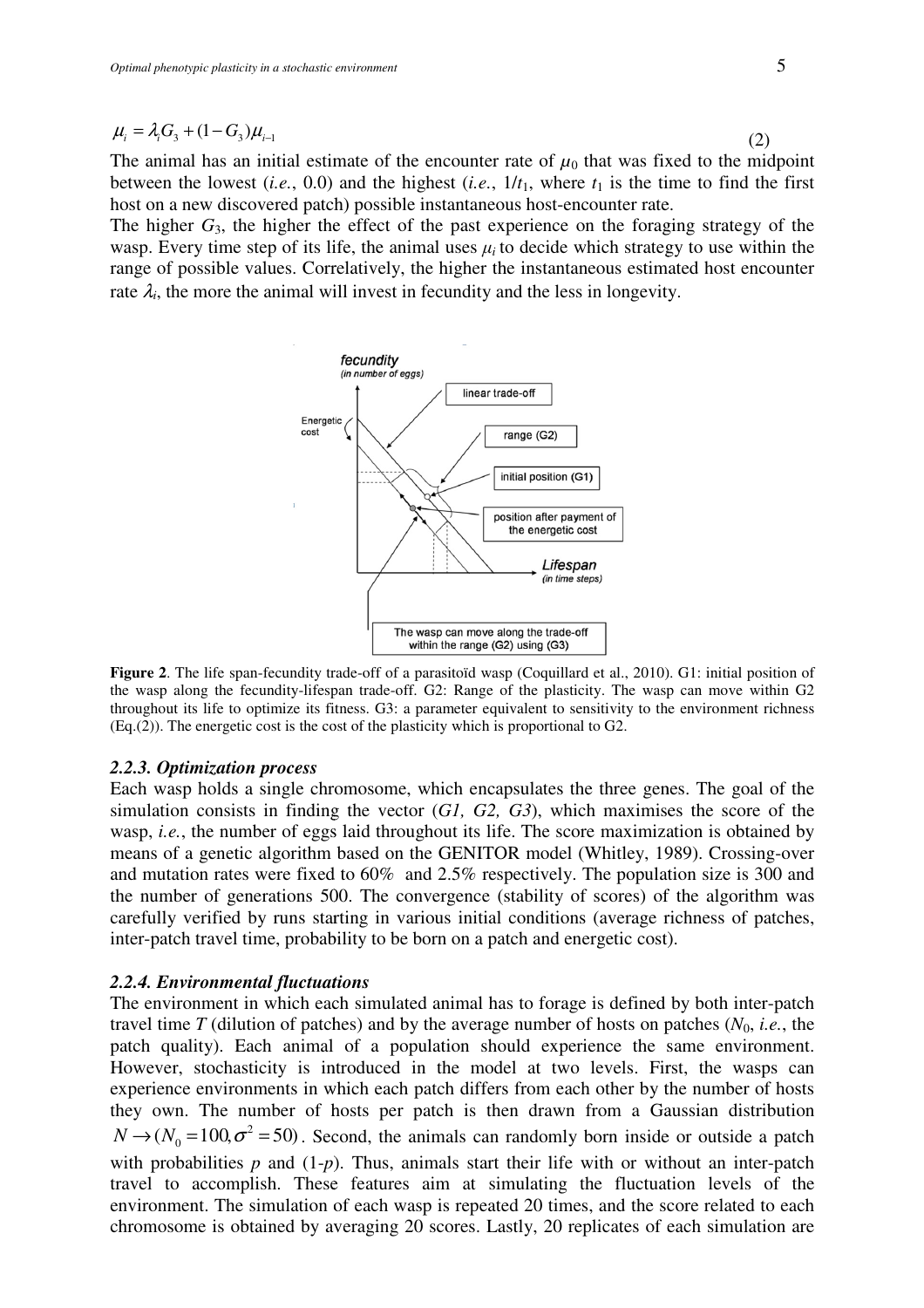performed, each of them differing by the initial values of the populations' chromosomes. The best values obtained in the population are recorded at each time step for each generation and used to compute the dispersion matrix of the genes (see hereafter) over the 20 replicates of the simulation.

#### **2.3. Results**

A polynomial approach is usually used to describe the RN ( *i.e.*, the set of phenotypes) of genotypes confronted to a defined set of environments (Via et al., 1995; De Jong, 1995) 1995). In this context, the genetic dispersion matrix  $\Sigma$  of character states and the matrix of polynomial coefficients are related by:

$$
\Sigma = \mathbf{X} \mathbf{G} \mathbf{X}^T, \tag{3}
$$

where the matrix  $X$  contains a polynomial series of each variable  $x$  which measures the state of the environment. The relation between the vector of the states of the environments and the coefficients of the polynomial function for a given g genotype is then:

$$
z = Xg \tag{4}
$$

Thus, we retained  $\ln[\det(\Sigma)]$  as a descriptor of the response variance of the genes confronted to the environment stochasticity in the simulator. For simplicity we will call it the "H value", *i.e.* H = ln[ $det(\Sigma)$ ]. The results we present hereafter were obtained using a single combination of parameters (maximal plasticity cost, inter-patch travel time =  $100$ ,  $p = 0.5$ ) *are* representative of the model behaviour and well suited to test the validity of the H value as a metric of the convergence. A complete analysis of the results is the subject of another paper (Wajnberg et al, 2012). Results show that when the algorithm converges to the best scores scores, the variance for each gene drastically diminishes but never vanish (fig 3). Indeed, at the end of the simulation there still persists a variance of both responses and scores (table II). This residual variance is interpreted as the effect of the stochastic fluctuations o which prevents the algorithm converging toward a single and optimal value of the scores. . Indeed, at the end of scores (table II). This ns of the environment,



**Figure 3**. Dispersion Matrix and Cost/score ratio. Left: convergence of the genetic algorithm to best scores ( $\bullet$ ) and corresponding H value (♦) of the three genes system. **Right**: In the same time, the Cost/Score ratio diminishes toward an optimum value. Fitted curves are only indicative.

Table I. Mean and standard deviation of genes and scores obtained after the convergence of the genetic algorithm  $(500<sup>th</sup>$  generation of the numerical model).

|      | G1     | G2    | G3   | Score  |
|------|--------|-------|------|--------|
| Mean | 587.02 | 21.41 | 0.47 | 373.26 |
| SD   | 0.94   | 4.81  |      | 3.89   |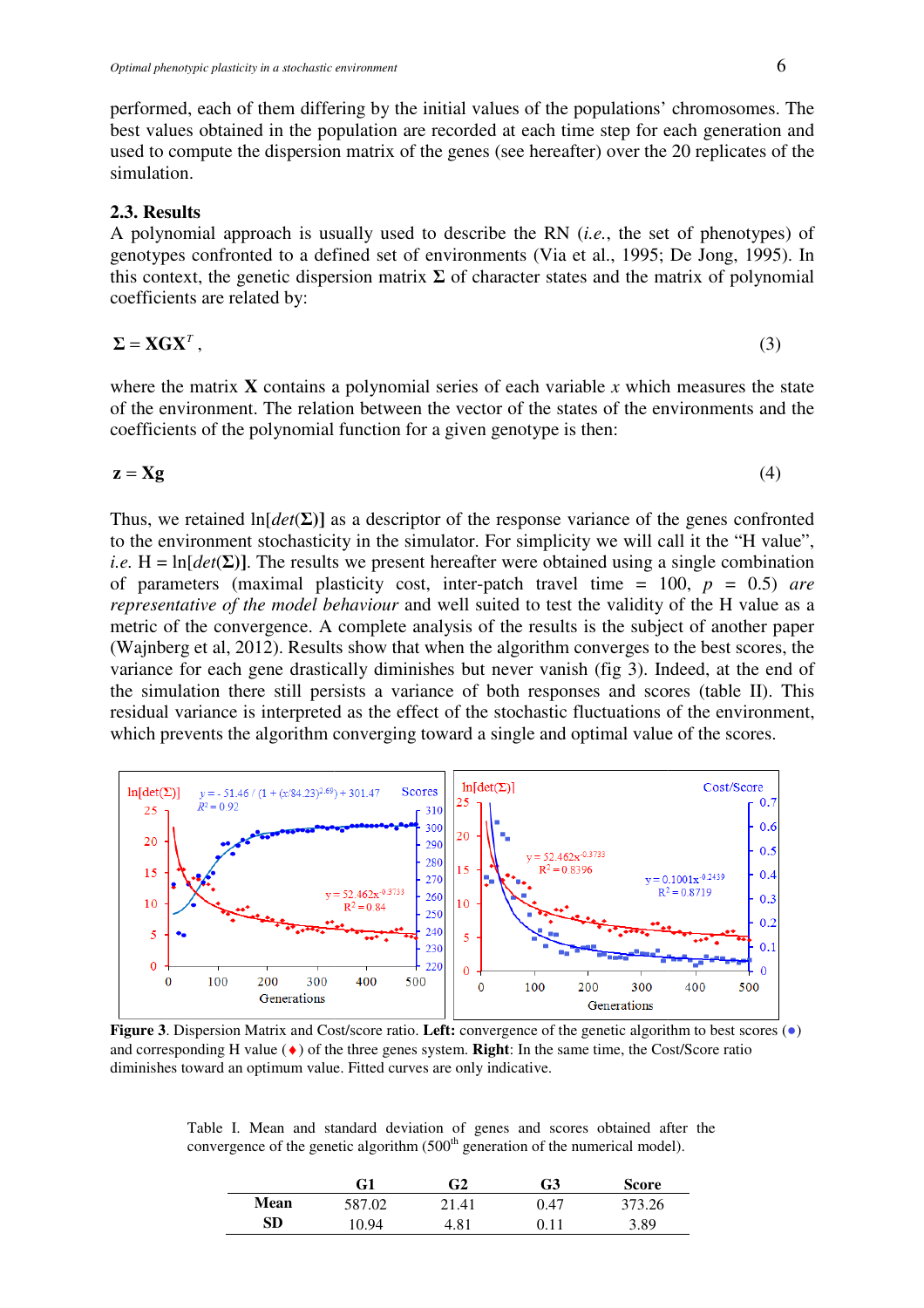## **3. Analytical model**

#### **3.1. Model description**

By means of an analytical model we now attempt to generalize the results obtained in the previous section. Let  $\{G_1, G_2, G_3\}$  be 3 genes that contribute to a phenotype in response to an environmental factor. Individual responses of the genes are modelled by means of a saturation function:

$$
y_{Gi}(g(t)) = y_{Gi}^{\max} [1 - \exp(-\alpha_{i} g(t))]^{\beta_{i}}
$$
\n(5)

where,  $y_{Gi}$  is the response of the gene  $G_i$ ,  $y_{Gi}^{\max}$  is the maximal response of  $G_i$ ,  $\alpha_i$  and  $\beta_i$  are, respectively, the velocity parameter and shape parameter of  $y_{Gi}$  and  $g(t)$  is the state of an environmental factor at the *t* instant. As a consequence, even if several genes share a unique  $\alpha$ , but different shapes  $\beta_i$ , the responses will quantitatively differ. This equation is of concave type and is one of the most commonly used to model genes' responses. It results from Eq. (5) that there is no time-lag between experiencing a new signal *g* and the corresponding phenotype. Similarly, *we are not considering the case of convex functions* since they usually either describe the toxicity effect of some compounds (degradation of various metabolic pathways) or are the result of an inhibitory effect of an epistatic gene. Figure 2a exemplifies the responses of the genes to *g*, each response depending on  $\alpha_i$  and  $\beta_i$ .

In the following, it is considered that the *velocity parameter*  $\alpha_i$  *is homologous to the variance (plasticity) of the gene i response:*  $\alpha_i \propto \sigma_i^2$ . The equivalence between the parameter  $\alpha_i$  and the variance  $\sigma_i^2$  of the response is justified by considering that a gene which holds a high variance/plasticity of its response has, on average, a higher response to the environment signal (plasticity in the breadth of adaptation (Gabriel et al., 2005; fig. 4b), whatever the value of the environment, than a gene that can only react to a small range of the environment.

The energetic cost  $(E_i)$ , associated to the  $i^{\text{th}}$  gene response, according to DeWitt (1998) and Svanbäck *et al.* (2009) is conceived as the sum of several components. Although these authors distinguish five plasticity costs, we aggregated these five items into two categories: the maintenance cost  $E_i^{\min}$  *(i.e.*, sensory and regulatory mechanisms) and the cost associated to the variance of the phenotype (production costs, information acquisition costs, developmental instability costs and genetic costs). Svanback *et al*. use a linear function to quantify the energetic cost associated to the variance. Here, an exponential or a power function is preferred, since the variance is a second order moment. Lastly, an additional cost  $(\xi)$  paid for the response itself is considered. This cost should be equivalent to the cost paid by a fixed genotype to produce an equivalent phenotype. The resulting equation for cost takes the general form:

$$
E_i = E_i^{\min} + \gamma_i \exp(\tau_i \alpha_i) + \xi_i y_{Gi}(g(t)),
$$
\n(6)

where  $\gamma$  and  $\xi$  are positive constants.

The overall energetic cost  $E$  is then accounted as the sum of the 3 individual costs  $E_i$ , over the interval of time ∆*t*:

$$
E_{\Delta t} = \sum_{i,t} E_i(g(t)) \tag{7}
$$

We now introduce a constraint on variances, and consequently on costs, that can be understood either as a limitation of the available energy or as an elementary representation of an epistatic link between the genes:

$$
\alpha_1 + \alpha_2 + \alpha_3 = Z \qquad (Z \ge 0)
$$
\n<sup>(8)</sup>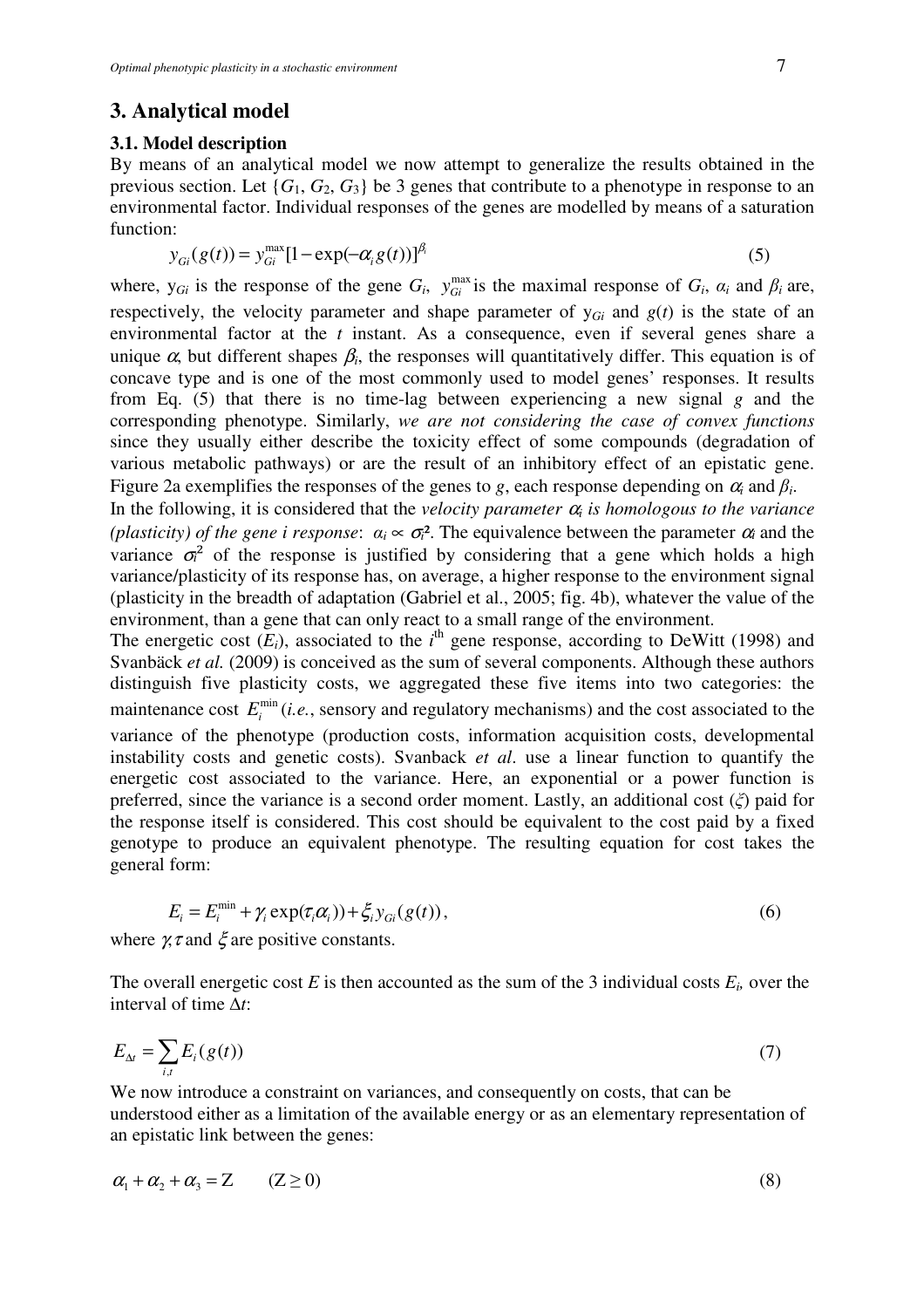

**Figure 4.** Gene response and plasticity. **(a)** Hypothetical example of gene response confined to a limited range ( β  $=$  4.0). The arrow indicates an example of variation due to the velocity parameter  $\alpha$ . (**b**) A gene of narrow plasticity will have, on average, a smaller response than a gene owning a wider one, when confronted to a fluctuant environment over a large enough interval of time.

Let us suppose now that the environment is fluctuant through time  $(e.g.$  for seasonal effects, day/night temperature, inter-annual variation of pluviometry, etc.). The three-genes system is confronted with two kinds of fluctuant environments:

*Periodic fluctuations.*  
\n
$$
g(t) = a \sin(\omega t + \varphi)
$$
, where *a* is the amplitude of the variation\n
$$
(9)
$$

#### *Stochastic fluctuations*.

We tested (i) a uniform distribution (white noise) of same amplitude  $(a)$  and extremes as  $(9)$ :  $g(t) = \min(g) + \left[ (\max(g) - \min(g)) \right] \mathbf{u},$ (10)

where  $\mathcal{U}$  follows a uniform distribution on [0, 1[, and (ii) a Gaussian distribution (red noise)  $N \rightarrow (\mu, \sigma^2)$  with parameters drawn from the value of *g*(*t*) (Eq. (9)) calculated over 100 time steps. Examples are shown on fig. 3.

The response of the three genes is thus a function  $S$  of the three gene responses, over the interval of time ∆*t* (fig. 3):

$$
S_{\Delta t} = \sum_{i,t} \partial_i y_i(g(t)) \tag{11}
$$

It is assumed that the higher is the response, the higher is the fitness.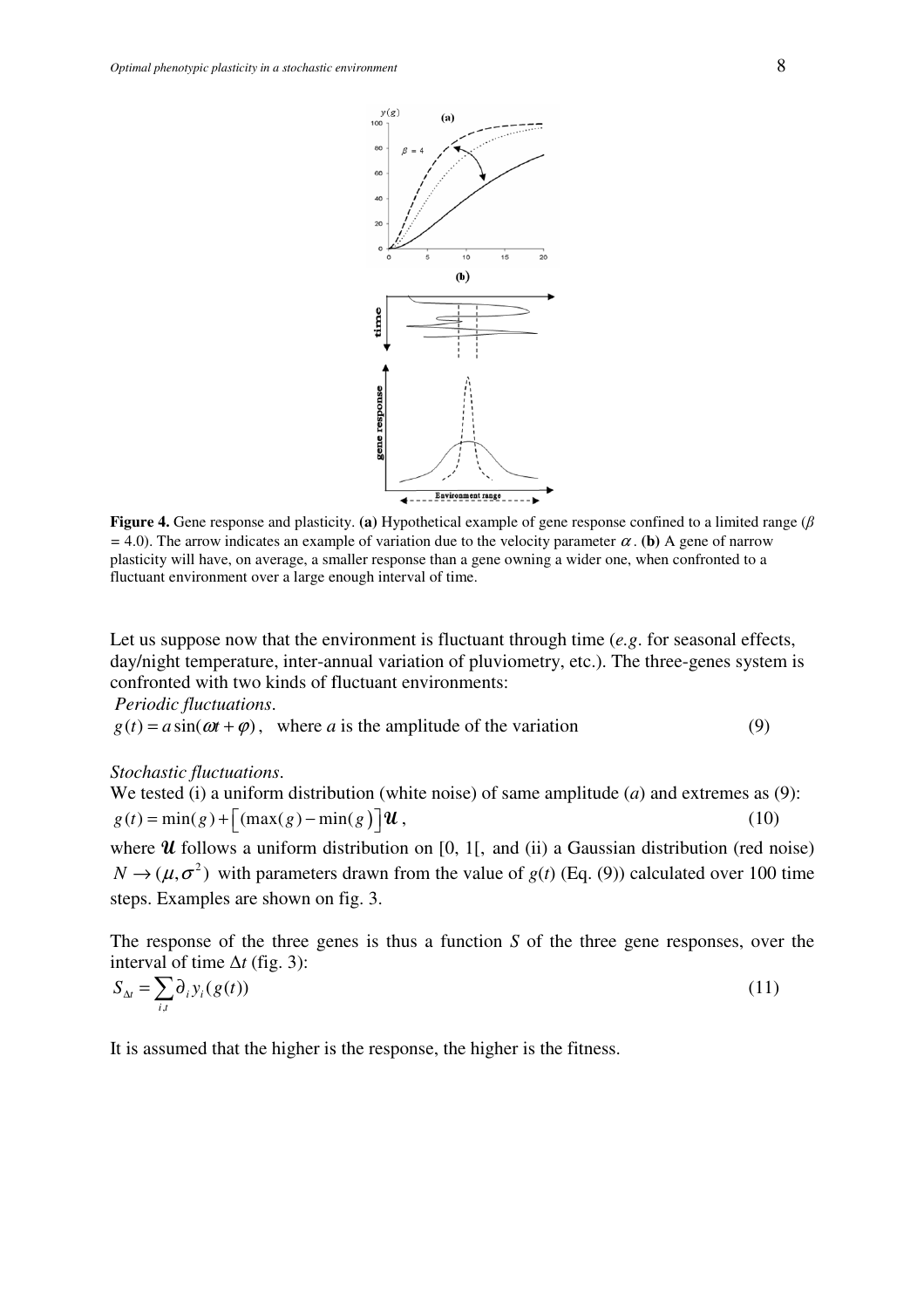

**Figure 5**. Examples of the response of three genes over an interval of time  $\Delta t = 25$ , submitted to environment fluctuations. Left: periodic environment (Eq. (9)). Right: stochastic environment (Eq. (10)). fluctuations. Left: periodic environment ( (Eq. (9)). Right: stochastic environment (Eq. (10)

It turns out now that the problem consists in finding the best combination  $\{\alpha_1, \alpha_2, \alpha_3\}$  which maximizes the response  $S_{\Delta t}$ , minimizes the cost  $E_{\Delta t}$  and satisfies the constraint (8). Notice that there are an infinite number of possible combinations of  $\alpha_i$  for each value of Z. To reach this goal, we formulate the following conjecture:

The phenotypic plasticity, measured by the determinant of the dispersion matrix of genes *jointly contributing to the response to environment fluctuations* , *has its optimum for a particular value Z of the available energy which minimizes the E/S ratio.* 

We recall that the determinant of a covariance matrix has the property:  $0 < |\Sigma| \le \prod_{i=1}$ *ii*  $0<|\Sigma|\leq \prod \sigma_{ii}^2$ 

(Hadamard's inequality) and that  $\ln|\Sigma|$  is concave (a proof can be found in (Cover and Thomas, 2006); see also fig. SD4). Consequently, we performed the optimisation (maximisation) of H = ln $\Sigma$  subject to the constraint (8), { $\alpha_1$ ,  $\alpha_2$ ,  $\alpha_3$ } taken as free variables, by means of the standard Lagrange's constrained optimization method.

#### **3.2. Results**

We partially explored the model: most of the parameters are fixed to neutral values (table II) and the constrained optimization of  $H = \ln |\Sigma|$  is performed relaxing the constraint (8), *Z* varying from 0.2 to 4.

| Parameter                       | Value             | Comments                                  |
|---------------------------------|-------------------|-------------------------------------------|
| a                               | 2                 | Amplitude of the periodic environment     |
| $\omega$                        |                   | Phase of the periodic environment         |
| φ                               | $_{0}$            | Phase shift of the periodic environment   |
| $\{\beta_1, \beta_2, \beta_3\}$ | $\{2.0, 1.8, 1\}$ | Shape parameters of genes response        |
|                                 | [0.2,,4]          | Constraint on genes; step = $0.2$         |
| $E_i^{\min}$                    | $0, \forall i$    | Same minimal energetic cost for all genes |
| $\xi_i$                         | $0.2, \forall i$  |                                           |
| $\gamma_i, \tau_i, \partial_i$  | $1, \forall i$    | No weight                                 |
|                                 | 25                | Time Interval                             |

Table II I. Parameters' value used for computations

*n*

*i*

1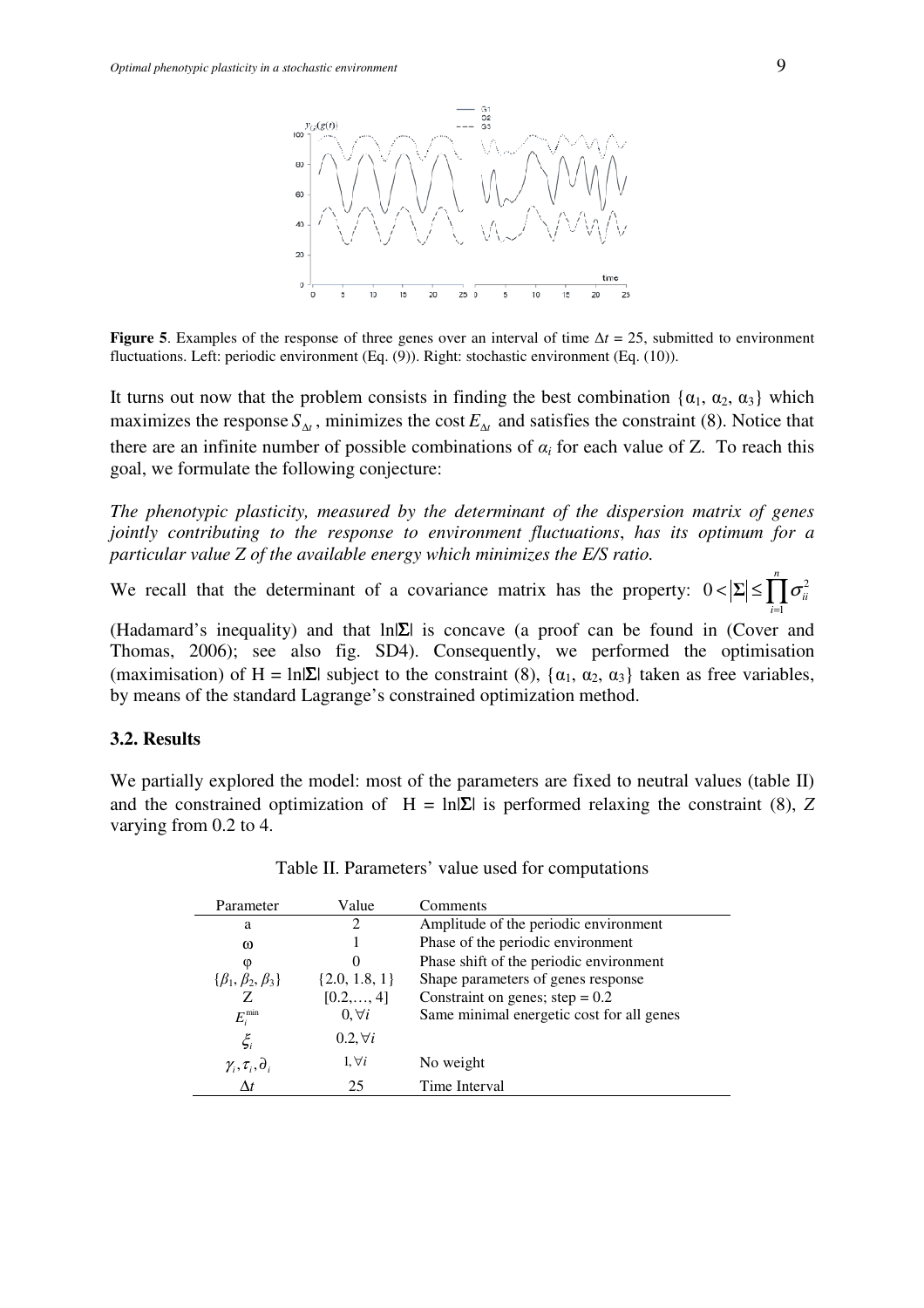

Constraint (Z)

Figure 6. Optimal plasticity for the three genes model (example of Gaussian fluctuations of the environment). **(a, b, c)** Optimal cost and score are neither minimal nor maximal, but are intermediate values representing the best compromise. The minimal ratios obtained were:  $E/S = 0.224 = 43.67/194.97$  (periodic environment);  $E/S = 0.224 = 43.67/194.97$ best compromise. The minimal ratios obtained were:  $E/S = 0.224 = 43.67/194.97$  (periodic environment);  $E/S = 0.224 = 43.45/193.87$  (uniform-stochastic environment);  $E/S = 0.224 = 42.97/191.38$  (Gaussian-stochastic environment). **(d)** The contribution of each variance to the overall sum varies as  $Z$  is relaxed (vertical dashed line corresponds to the optimal response  $Z = 1.25$ . (e) Variation of  $H = \ln{det}(\Sigma)$  and Cost/Score ratio in function of the constraint Z (scales of vertical axis are arbitrary). Maximum of H meets the minimal *E*/*S* ratio (0.224) at Z = 1.25 (vertical line).

Figure 6e depicts the effect of relaxing the constraint (8) on H. The maximum ( $H \approx 2.28$ , periodic environment;  $H \approx 1.77$ , stochastic (uniform) environment;  $H \approx 4.18$ , stochastic (Gauss) environment) meets the minimal cost/score ratio ( $E/S \approx 0.224$ ). Numerical calculations gave identical results (Fig. SD4). The corresponding values of *E* and *S* form a compromise between the extreme values (Fig. SD2). The best combinations of  $\{\alpha_1, \alpha_2, \alpha_3\}$ parameters are respectively,  $\{0.151, 0.374, 0.724\}$ ,  $\{0.150, 0.373, 0.726\}$  and  $\{0.143, 0.364,$ 0.743} for the periodic and stochastic environments. These combinations should warrant the organism to produce the best response in fluctuating environments at the lowest possible cost of energy (fig 6a, 6b and 6c). Figure 6d shows clearly that the relative contributions of the  $(\alpha_i)$ s' do not evolve linearly with Z (see also Fig. SD3). The variation depends on the shape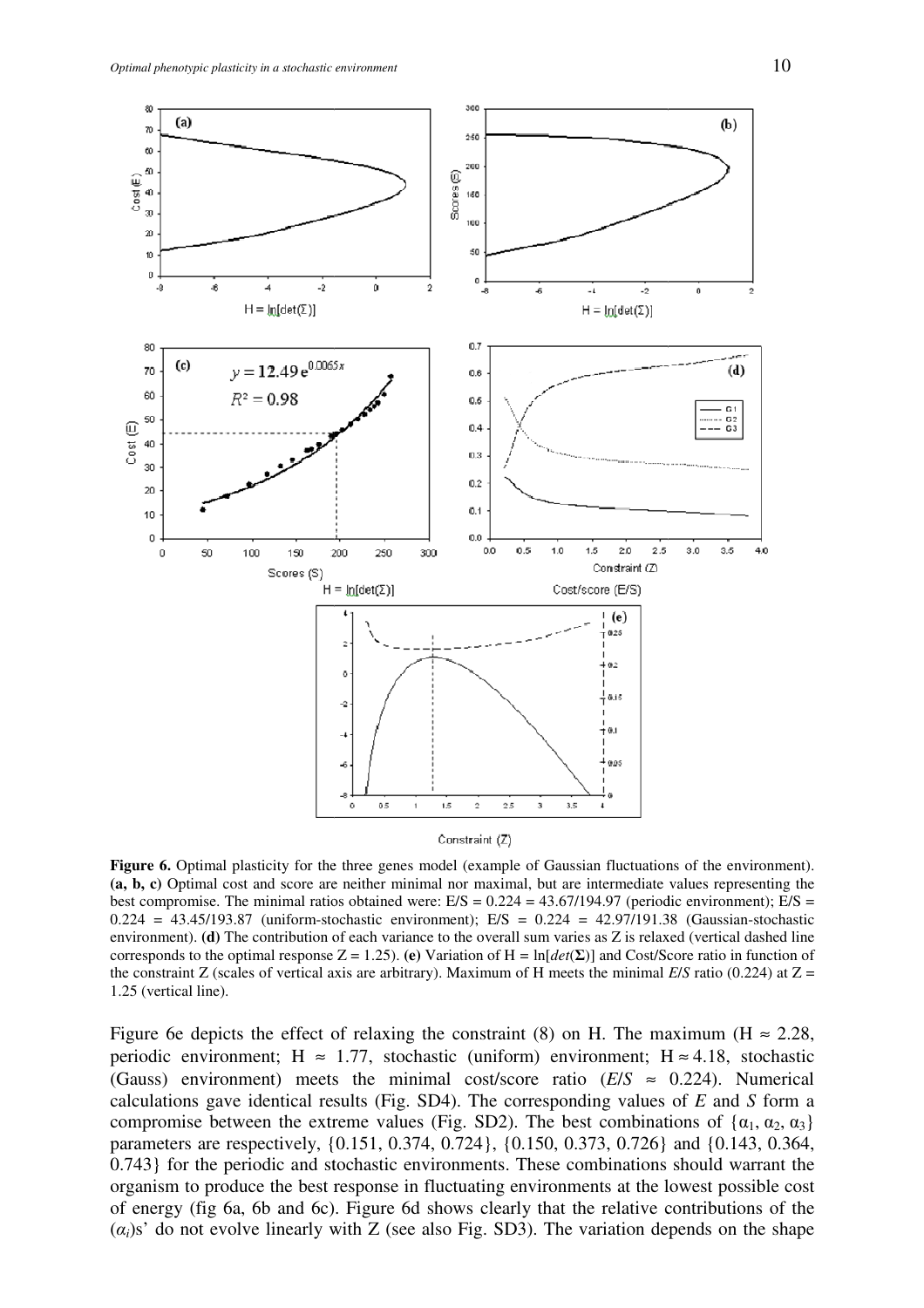parameter  $\beta_i$  of the  $y_i$  responses. When the system is highly constrained, the gene  $G2 (\beta = 1.8)$ is the most solicited. Next, its contribution diminishes in parallel with  $GI$  ( $\beta = 2$ ) while the contribution of *G3* ( $\beta$  = 1.0) increases when Z is relaxed. The variations of weights both in costs and scores  $(\gamma_i, \tau_i, \delta_i, \xi_i)$  should likely modify this pattern.

# **4. Discussion & Conclusion**

## **4.1. Optimal plasticity, optimal energy**

Results show that in the same time the numerical model converges to the best scores, the determinant of the dispersion matrix diminishes toward a residual value, which is of comparable magnitude  $(H = 4.61)$  to the one obtained with the analytical model using a Gaussian-stochastic environment (H= 4.18). However, these similar outcomes cannot lead to clear and definite conclusions. Simply, we notice that in both cases, it persists (even after the convergence of the systems) a non negligible variance. It results from the latter consideration that the system never converges to a unique solution but to a set of solutions, each of them forming the best combination of the three variances associated to genes to give the best adaptive response to a particular environmental fluctuation in time. Residual value of H can thus be understood as a description of the optimal variance for best scores at lowest cost in the context of stochastic, but limited, environmental fluctuations.

Since the "niche construction" process (Odling-Smee et al., 2003) refers to the ability of an organism to alter its environment, the plasticity of characters seems to be particularly involved in the modifications of habitats:

1. Optimal phenotypic plasticity allows providing the best response and consequently performing a *maximal direct work on the environment* (e.g., seed dispersal or germination timing for plants, foraging activity or habitat choice for animals...)

2. The minimization of the cost/benefit ratio allows saving a certain amount of energy (compared to a non-optimized organism) which can be reallocated to other physiological compartments resulting in an *indirect work on the environment*.

Hence, according to the definition of exergy, one can assume that the optimum of phenotypic plasticity coincides with the optimum of exergy the organism can own (Jørgensen and Svirezhev, 2004) with respect to (i) the environmental signal the organism experiences and (ii) the genetic pathway involved in the response.

Obviously, the E/S value obtained is a theoretical optimum of an ideal organism. However, only few individuals of populations are likely to respond optimally. For several reasons: intrapopulation genetic variation, but also individuals are not in the same physiological state at a given time, to respond to environmental stimuli and therefore to devote the energy required for an optimal response. Hence, when an organism (or a population) has a very different plasticity than predicted by the H value, an accurate review of organisms living conditions must be made to determine which processes are acting to maintain them far from this value. Lastly, plasticity limits can probably lay in functional and internal constraints that reduce the benefit of plasticity in comparison with a perfect and optimal plasticity (see Gabriel *et al.,*  2005 for a discussion about the plasticity limits, and van Kleunen & Fisher (2005) for an analysis in the context of plants plasticity).

The H value calculated is used to describe the volume in which the organism is likely to deploy its activity to ensure survival, at the lowest cost, in the limits of environmental fluctuations it encounters. In other words, the H value describes the activity (a state space) of the organism, under survival constraints, and provides a metric for the dispersion of the genes' responses, taken as random variables. While many aspects of gene expression require an accurate knowledge of molecular mechanisms, the distribution of responses of genes is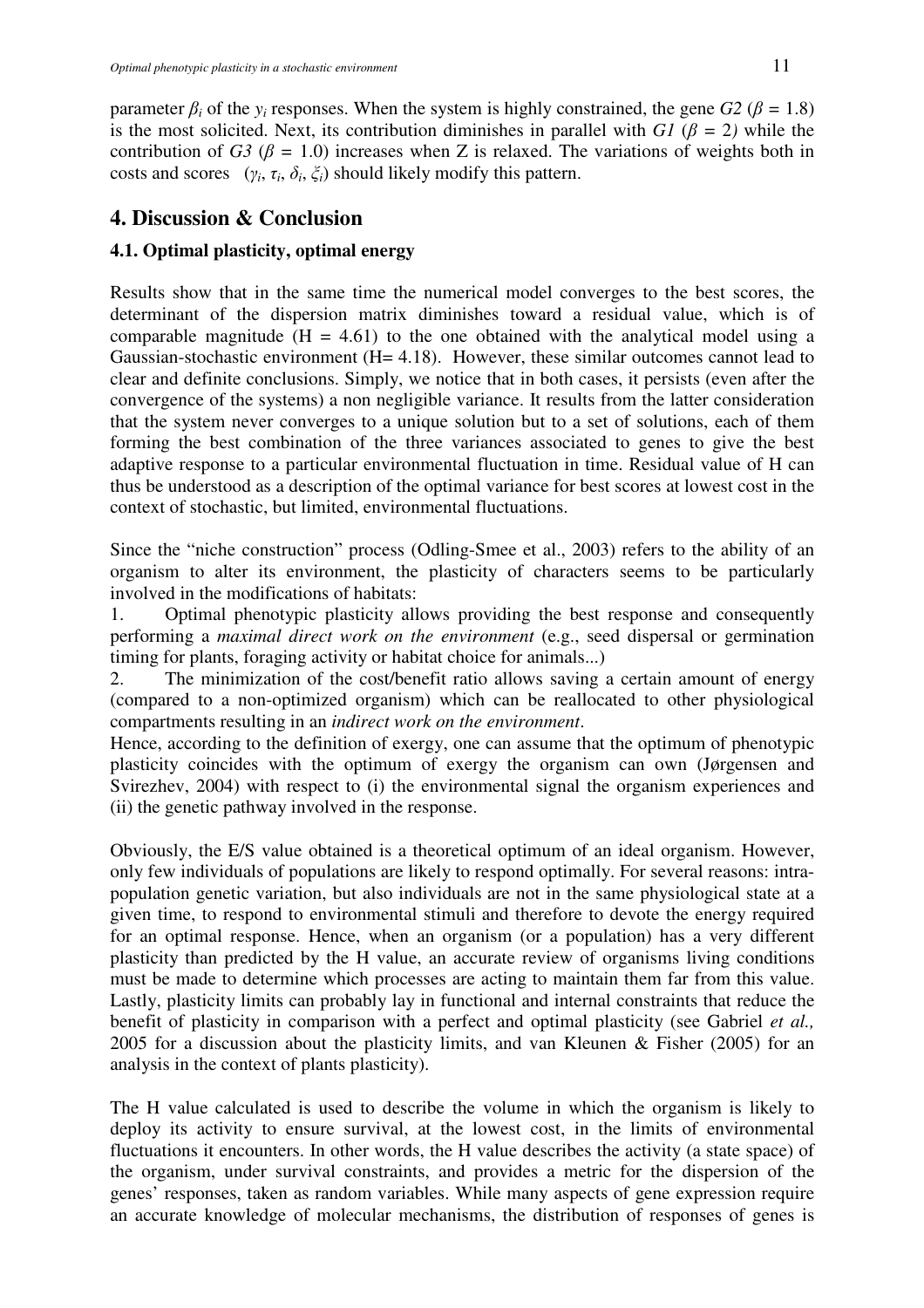largely explained by a simple model based on statistics rather than a theory of molecular biology.

#### **4.2. Plasticity and environmental variations**

The accurate knowledge of functional response equations of genes involved in a phenotype and the associated costs should allow, applying this method, to predict –ad minima– the environmental fluctuations to which may successfully face the organisms. This feature could help in predicting the potentiality of species to become invasive when artificially transplanted into exogenous ecosystems or, on the contrary, to fail to survive (Donohue et al., 2001). In addition, according to Kaneko (2009) who found a theoretic positive correlation between genetic variance and phenotypic variance over many genes, one can find through the results presented here a basis to better understand the sustainability of such a level of variation, in spite of the natural selection that should act in direction of a reduced plasticity in the context of fixed environments. Thus, according to van Kleunen & Fisher (2005) one can make the conjecture that species confronting harsh and monotonous factors close to their extremum (arid areas, cold climates, salted soils…) or mesic but stable factors (tropical forests: Figueiredo-Goulart et al., 2006), should be less plastic than vicariant species accustomed to environments that are heterogeneous in space and time (Ellers and van Alphen, 1997; Snell-Rood et al., 2010; Tieleman, 2003).

## **4.3. Environmental variations as a source of genetic diversity**

The results obtained here provide a restricted set of solutions close to the absolute optimum (in terms of cost and scores). This is clearly visible on fig. 6e, where acceptable solutions range approximately from  $Z = I$  to  $Z = I.A$ . The numerical model does not contradict this observation since scores (= fitness) after convergence of the algorithm exhibit a residual variance  $(SD = 3.88)$ . Consequently, individuals can adopt any one of nearly equiprobable solutions. Besides, it can be inferred that some small differences between the genes' responses, or transitory variations of energy availability (Z), will be of feeble consequence on their fitness (Fig. SD2). Thus, even among individuals exhibiting a quasi-optimal phenotypic plasticity with respect to their environment, there might still persist a small, but hardly reducible, genetic variance, keeping an open door for further modifications of the genes' apparatus. This is an important point, since, "…higher [genetic] biodiversity means that a wider spectrum of properties is available for survival under changing conditions" (Jørgensen & Svirezhev, 2004). Hence, we agree with Kaneko (2009) and Svanbäck et al.(2009) who advocate for environmental variations (among other processes) as a fundamental root of evolvability.

In a same manner, Lande (2009) using a quantitative genetic model of plasticity found that major changes in the environment should first induce a substantial increase in genetic variance followed by a second phase where "the expected mean phenotype undergoes the last small fraction of the adaptation to the new expected optimum". However, the author also indicates that on a long time scale, "stabilizing selection around the expected optimum in the new average environment would re-canalize the genetic variance". But, this effect should remain a slow process. It results from these few considerations that a substantial part of genetic diversity could probably be hidden by an apparent homogeneity of the phenotypic plasticity in an ever changing world.

Lastly, we have to underline that further theoretical or empirical investigations on phenotypic plasticity should pay greater attention to the effects of both grain of environmental variation (coarse to fine-grained) and intensity of selection. Particularly, the role of these two interacting constraints on plasticity versus specialization is still in debate (Snell-Rood et al., 2010; Merilä et al. 2004) and its elucidation should be of greatest importance to clarify cost, limits, dynamics and properties of plasticity.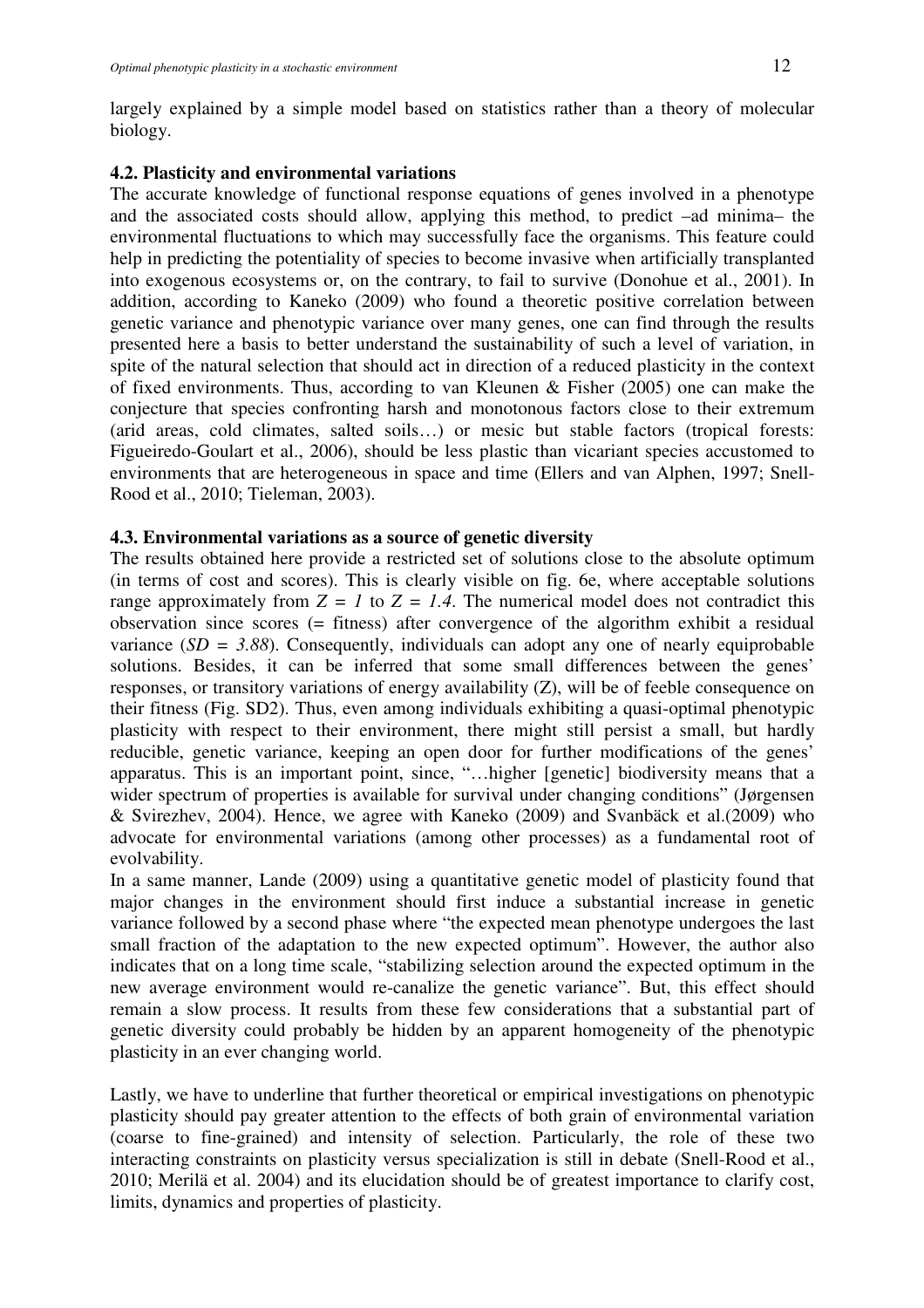#### **4.4. Alternative method**

An alternative to the maximization of the determinant of the covariance matrix (section 3) could have been the use of a Structurally Dynamic Model (SDM). The latter is a heuristic method recently applied with success to more than 20 ecological problems (particularly to the process of lake eutophication (Zhang et al, 2010)). In SDM, parameters of functions vary continuously in order to reproduce the adaptation of the system to forcing variables that are steadily moving through time. These changes are obtained by means of the optimisation of a goal function. In most cases, the goal function used is, among others, the eco-exergy. The main idea of SDM is to find, at each step of the simulation, the set of parameters "that is better fitted for the prevailing conditions of the ecosystem" (Jørgensen, 2009).

Obviously, there are many similarities between the present work and the adaptive programming way of SDM. However, we notice that:

- 1. The present work mainly lies on statistics (we fitted some functional responses) rather than on detailed and realistic mechanistic relationships between the components of the system.
- 2. The optimization procedure we used is deterministic (Lagrange's constrained optimization method) and does not require prohibitive computing time.
- 3. The method presented here is unable to reproduce any dynamics and to produce prognoses such as SDMs can do. The method can only predict what should be the ideal parameters of an ideal system experiencing a fluctuant environment, and the distribution of the responses of its components.

Finally, it is clear that the choice of one of the two methods will depend on several considerations. A high complexity and an accurate knowledge of the main relationships between elements composing the system, objectives of the model such as shift of species composition and/or adaptation through time, the prognoses of the impact of environment modifications and the ability to elaborate a goal function should lead the modeller to the SDM choice.

## **4.5. Phenotypic plasticity and the MaxEnt algorithm**

The most simple and convenient method for finding distribution functions, about which few is known, in statistical physics and information theory was proposed by E. T. Jaynes (1957a, 1957b) (see Fig. SD5 for a succinct description of the method and Martyushev and Seleznev (2006) for a complete review about Maximum Entropy Production Principle (MEPP) and its substantiation by Jaynes' Maximum Entropy Principle (MaxEnt)). Recently, the MaxEnt has been used to explain ecological patterns (Dewar and Porté, 2008; Harte et al., 2008; Azale et al., 2010; Banavar et al., 2010), biodiversity (Shipley et al., 2006) and foodweb distribution (Williams, 2009). However, some limitations in the application of the method to ecology have been pointed out (Banavar et al., 2010; Haegeman et al., 2009).

In the present case, the problem consists in finding the unknown distribution of  $\{\alpha_1, \alpha_2, \alpha_3\}$ about which we only know the energetic cost this distribution induces. Let us suppose that the genes' response is multinormal. In such conditions, H should be maximized, with respect to the distributions of the  $\beta$  genes' responses given by (4), satisfying the constraint (7), where H (expressed in nats) is the differential entropy (Cover and Thomas, 2006) of the three genes (see below, Eq. (12))*.* 

A brief description of the MaxEnt algorithm is given in supplementary information. Entropy of multivariate distributions has not been the subject of many works to date. A multivariate normal distribution admits two parameters  $\mu$  (a vector), which defines its centre and a positive-definite symmetric matrix Σ**,** which is the dispersion matrix of the random vector **X (**  $X \in \mathbb{R}^3$  in this case). The entropy of a multivariate distribution has the property: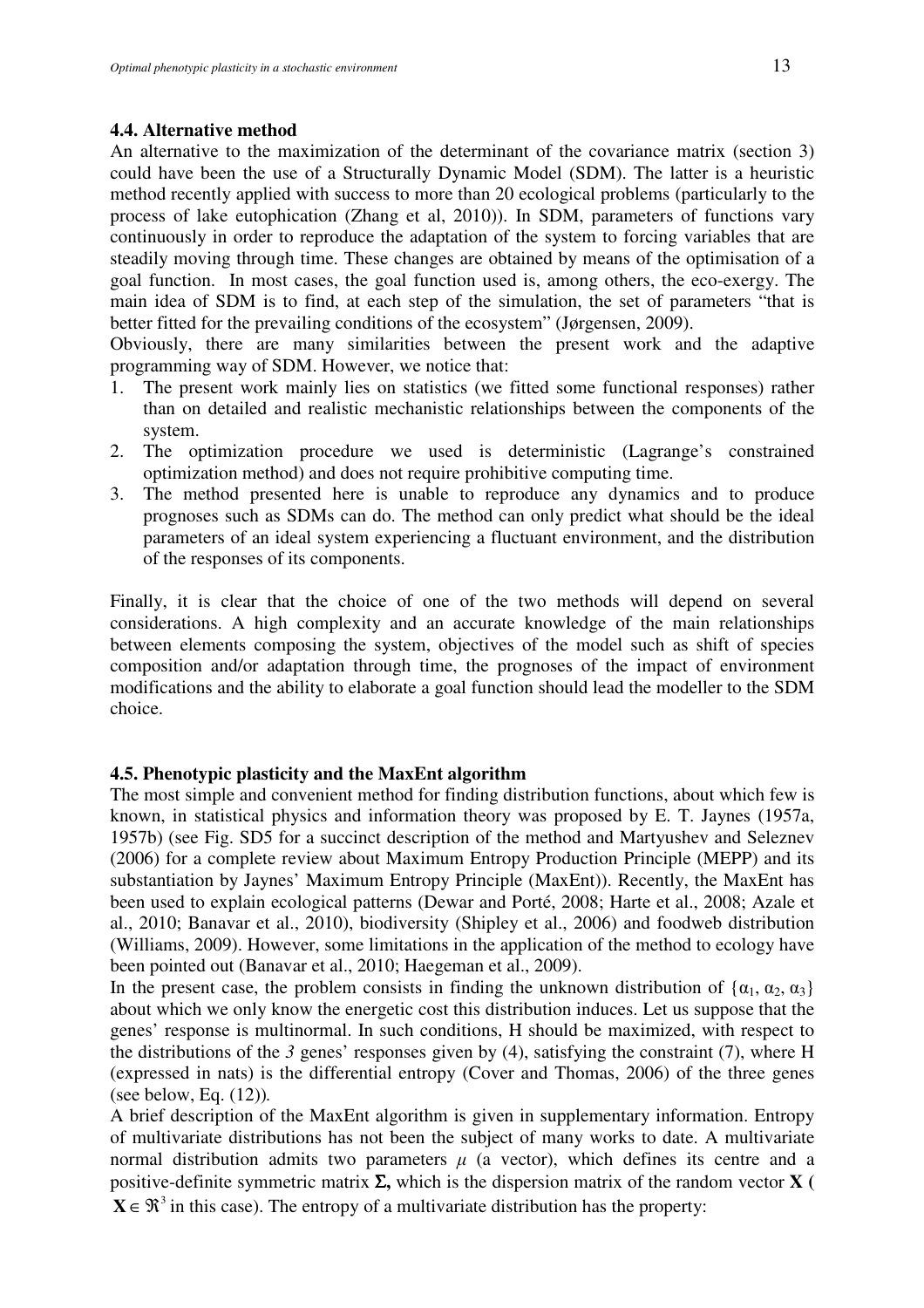$$
H(\mathbf{X}) \le \frac{1}{2} \ln((2 \pi e)^n |\Sigma|),\tag{12}
$$

with equality iff  $X \sim \mathcal{N}(0, K)$ , where  $n = 3$  is the dimension of the distribution and  $K = EXX^t$ .

Obviously, there are some strong similarities between the calculation of  $H = ln|\Sigma|$  we made and the differential entropy (Eq. (12)). In fact, both calculations lead to identical results under the assumption that responses are multinormal distributions  $p(S_i)$ , which is, unfortunately, not the case since environment fluctuations  $g(t)$  are not Gaussian (excepted in one case) and genes' responses induced by the signal are calculated through saturation functions.

This application can be considered as a transposition of the MaxEnt idea to a specific case, rather than a rigorous and standard application of the method. For two reasons at least: 1. We did not compute a true entropy since the dispersion matrix  $\Sigma$  is obtained from the gene responses and not from probability distributions. 2. Doing so, one does not make any assumption about the distributions  $p(S_i)$ . Indeed, in such case, it is only supposed that the desired maximum entropy should be inferior to the maximum entropy of a multinormal-zeromean distribution, whatever the distributions under study.

The results presented here, somehow bode a new way of applying the MaxEnt, with some restrictions (concave functions) but theoretical underpinnings of such a scheme require now further developments.

**Acknowledgments**. We would like to warmly thank Drs. René Feyereisen and Eric Wajnberg (INRA, Sophia-Antipolis), Dr James Nutaro (Oak Ridge National Laboratory, TN), and Prof. R. Dewar (Australian National University of Canberra) for fructuous discussions and suggestions about this paper. Simulations were performed thanks to the free softwares: IDE cross-platform Code::Blocks, the C++ Borland<sup>TM</sup> 5.5 compiler, the MIT's Galib library (Wall, 2007) and the environment for statistical computing R.

#### **REFERENCES**

- Auld JR, Agrawal AA, Relyea RA. Re-evaluating the costs and limits of adaptive phenotypic plasticity, Proc. Royal. Soc. Belgium 2010; 277:503-511.
- Azaele S, Muneepeerakul R, Rinaldo A, Rodriguez-Iturbe I. Inferring plant ecosystem organization from species occurrences, J. Theor. Biol. 2010; 262(2):323-329.
- Banavar JR, Maritan A, Volkov I. Applications of the principle of maximum entropy: from physics to ecology, J Phys-Condens Mat 2010; 22(6):63–101.
- Charnov EL, Optimal foraging: the marginal value theorem, Theor. Pop. Biol. 1976; 9:129– 136.
- Coquillard P, Muzy A, Wajnberg E. In: A. Muzy, D. Hill and B.P. Zeigler editors. Complex Systems: Activity-Based Modelling and Simulation, Clermont-Ferrand, Fr: UBP Press; 2010, p. 129–146.
- Cover TM, Thomas JA. Elements of information theory, 2nd ed. Hoboken: Wiley-Interscience; 2006.
- De Jong G, Phenotypic plasticity as a product of selection in a variable environment, Am. Nat. 1995; 145:493-512.
- Dewar RC, Porté A. Statistical mechanics unifies different ecological patterns, J. Theor. Biol. 2008; 251(3):389–403.
- DeWitt TJ, Sih A, Wilson DS. Costs and limits of phenotypic plasticity. Trends Ecol. Evol. 1998; 13:77–81.
- DeWitt TJ. Costs and limits of phenotypic plasticity: test with predator-induced morphology and life history in a freshwater snail J. Evol. Biol. 1998; 11:465–480.
- Dingemanse NJ, Kazem AJN, Réale D, Wright J. Behavioural reaction norm: animal personality meets individual plasticity. Trends Ecol. Evol. 2009; 25(2):81–89.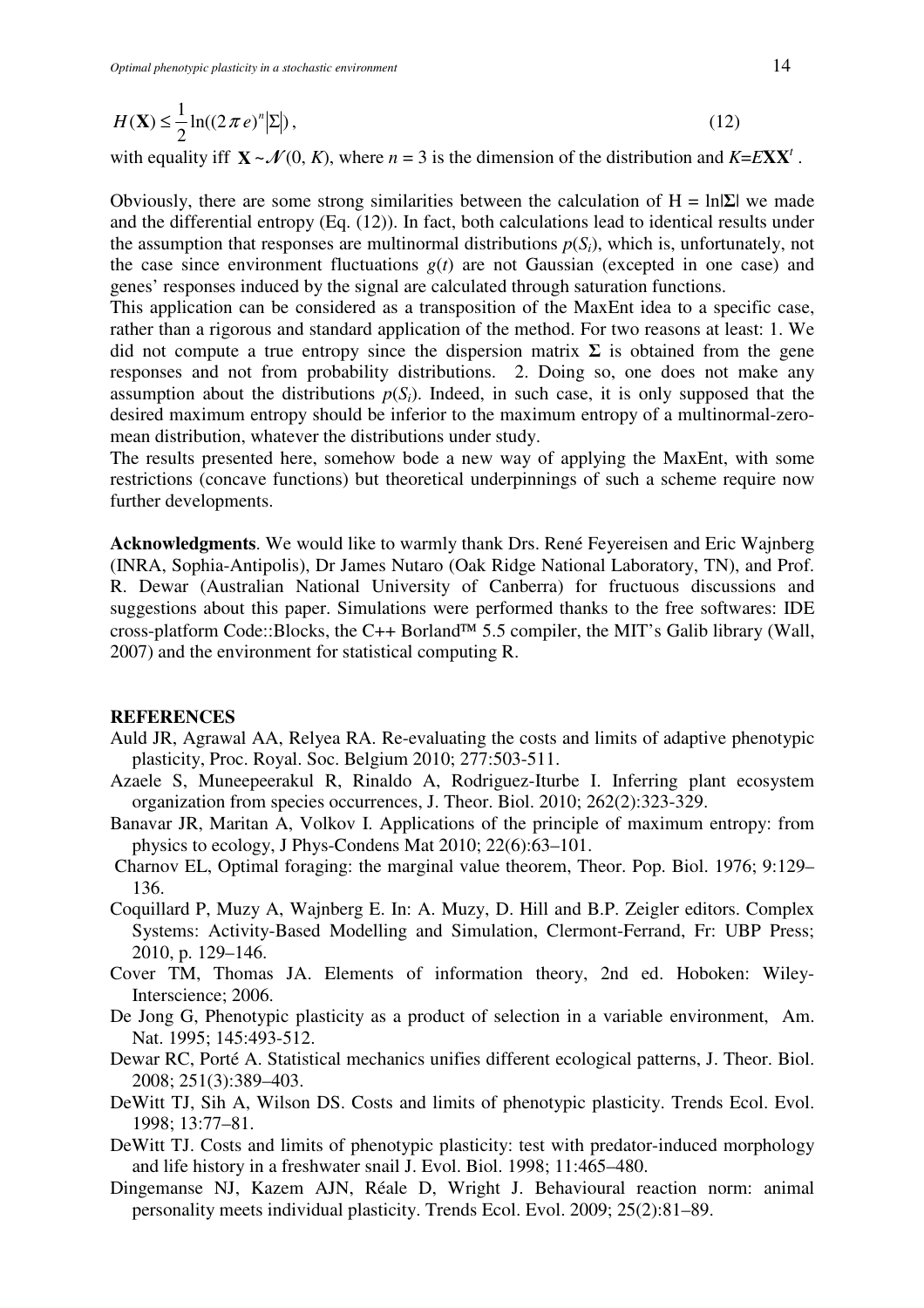- Donohue K, Pyle EH, Messiqua D, Heschel MS, Schmitt J. Adaptive divergence in plasticity in natural populations of Impatiens capensis and its consequences for performance in novel habitats, Evolution 2001; 55(4):692–702.
- Donohue K. « Niche construction through phenological plasticity: life history dynamics and ecological consequences ». New Phytol. 2005; 166(1):83-92.
- Ellers J, van Alphen JJM. Life history evolution in *Asobara tabida*: plasticity in allocation of fat reserves to survival and reproduction. J. Evol. Biol. 1997; 10:771–785.
- Figueiredo-Goulart M, Pres Lemos Filho J, M.B. Lovato MB. Variability in Fruit and Seed Morphology Among and Within Populations of *Plathymenia* (Leguminosae - Mimosoideae) in Areas of the Cerrado, the Atlantic Forest, and Transitional Sites, Plant. Biol.2006; 8:112–119.
- Gabriel W, Luttbeg B, Sih A, Tollrian R. Environmental tolerance, heterogeneity, and the evolution of reversible plastic responses, Am. Nat. 2005; 166:339–353.
- Haegeman B, Loreau M. Trivial and non-trivial applications of entropy maximization in ecology: a reply to Shipley, Oikos 2009; 118(8):1270-1278.
- Harte J, Zillio T, Conlisk E, Smith AB. Maximum entropy and the state-variable approach to macroecology, Ecology 2008; 89(10):2700-2711.
- Jaynes ET, Information Theory and Statistical Mechanics II, Phys. Rev. 1957; 108-171.
- Jaynes ET, Information Theory and Statistical Mechanics, Phys. Rev. 1957; 106-620.
- Jørgensen SE, Svirezhev YM. Towards a thermodynamics theory for ecological systems. Amsterdam: Elsevier; 2004.
- Jørgensen SE, in J. Devillers (ed.), Ecotoxicology Modeling (Emerging Topics in Ecotoxicology). The Application of Structurally Dynamic Models in Ecology and Ecotoxicology, Springer-Verlag, p 377-392, 2009.
- Kaneko K. Relationship among phenotypic plasticity, phenotypic fluctuations, robustness and evolvability; Waddington's legacy revisited under the spirit of Einstein, J. Biosciences 2009; 34(4):529-542.
- Lande R. Adaptation to an extraordinary environment by evolution of phenotypic and genetic assimilation, J. Evol. Biol.2009; 22:1435-1446.
- Lynch M, Walsh B. Genetics and Analysis of Quantitative Traits. Sunderland MA: Sinauer Associates; 1998.
- Martyushev L, Seleznev V. Maximum entropy production principle in physics, chemistry and biology, Phys. Rep. 2006; 426(1):1-45.
- McNamara JM, Houston AI. Memory and the efficient use of information, J. Theor. Biol. 1987; 125:385-395.
- Merilä J, Laurila A, Lindgren B. Variation in the degree and costs of adaptive phenotypic plasticity among *Rana temporaria* populations, J. Ecol. Evol. 2004; 17:1132-1140.
- Miner, Benjamin G. et al. « Ecological consequences of phenotypic plasticity ». Trends Ecol. Evol. 2005; 20(12): 685-692.
- Mouritsen KN, Poulin R. Parasites boosts biodiversity and changes animal community structure by trait-mediated indirect effects. Oikos 2005; 108:344–350.
- Odling-Smee FJ, Laland, Marcus KN, Feldman W. Niche Construction: The Neglected Process in Evolution. Princeton, New Jesey: Princeton University Press.
- Ramos-Jiliberto R, Mena-Lorca J, Flores JD, Morales-Alvarez W. Role of inducible defences in the stability of a tritrophic system. Ecol. Complex. 2008; 5.2:183-192.
- Ramos-Jiliberto R. « Population dynamics of prey exhibiting inducible defences: the role of associated costs and density-dependence ». Theor. Popul. Biol. 2003; 64(2): 221-231.
- Shipley B, Vile D, Garnier E. From plant traits to plant communities: a statistical mechanistic approach to biodiversity. Science 2006; 314:812-814.
- Snell-Rood EC, Van Dyken JD, Cruickshank T, Wade MJ, Moczek AP. Toward a population genetic framework of developmental evolution: the costs, limits and consequences of phenotypic plasticity, BioEssays 2010; 32:71-81.